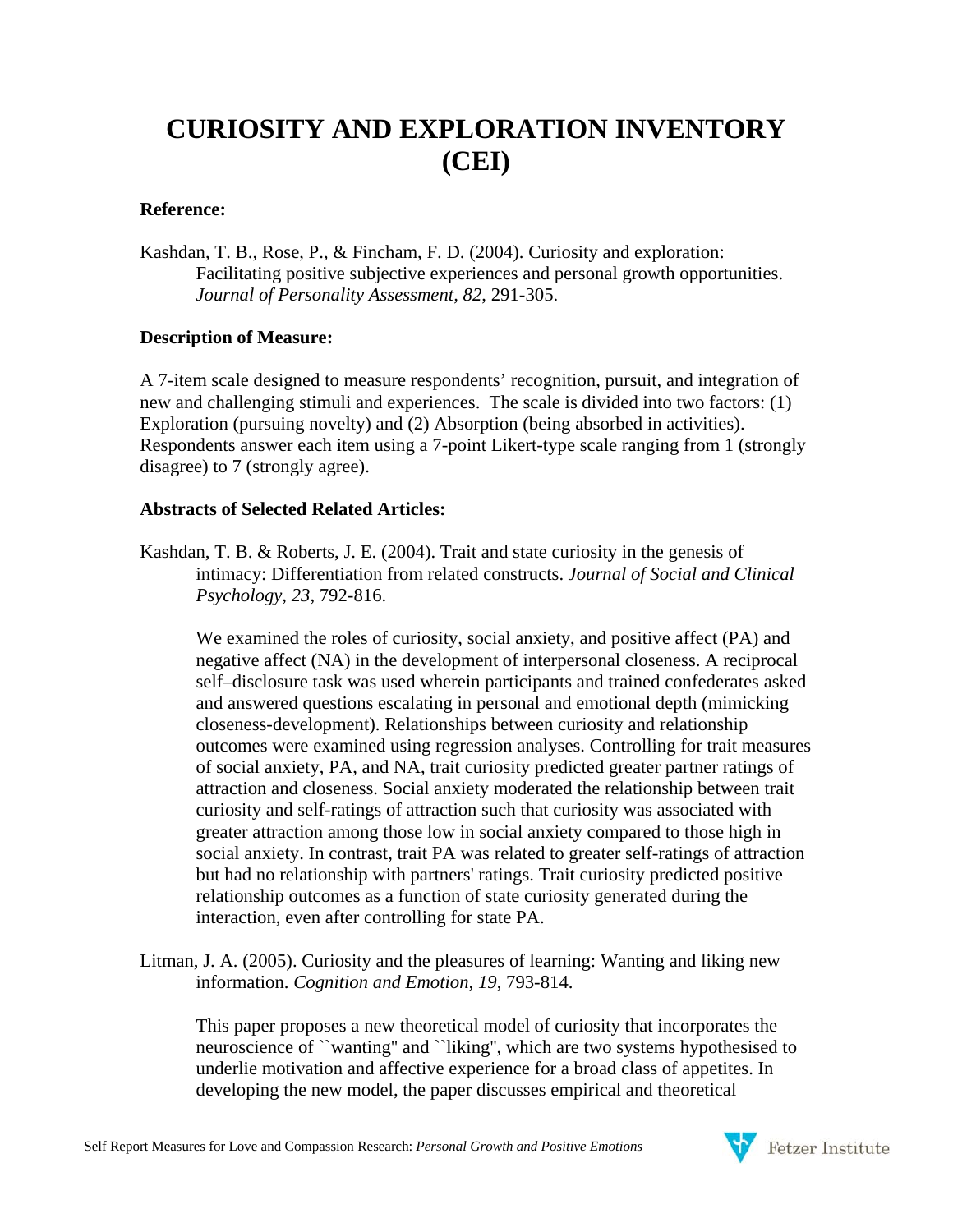limitations inherent to drive and optimal arousal theories of curiosity, and evaluates these models in relation to Litman and Jimerson's (2004) recently developed interest- deprivation (I/D) theory of curiosity. A detailed discussion of the I/D model and its relationship to the neuroscience of wanting and liking is provided, and an integrative I/D/wanting-liking model is proposed, with the aim of clarifying the complex nature of curiosity as an emotional-motivational state, and to shed light on the different ways in which acquiring knowledge can be pleasurable.

Litman, J. A. & Silvia, P. J. (2006). The latent structure of trait curiosity: Evidence for interest and deprivation curiosity dimensions. *Journal of Personality Assessment, 86*, 318-328.

To evaluate Litman and Jimerson's (2004) Interest/Deprivation (I/D) model of curiosity, 355 students (269 women, 86 men) responded to 6 trait curiosity measures including the Curiosity/ Interest in the World scale (C/IW; Peterson & Seligman, 2004), the Curiosity and Exploration Inventory (CEI; Kashdan, Rose, & Fincham, 2004), the Perceptual Curiosity scale (PC; Collins, Litman, & Spielberger, 2004), the Epistemic Curiosity scale (EC; Litman & Spielberger, 2003), and the Curiosity as a Feeling-of-Deprivation scales (CFD; Litman & Jimerson, 2004). Consistent with expectations, the results of confirmatory factor analyses demonstrated that the C/IW, CEI, PC, EC scales defined an Interest (I) curiosity factor, whereas the CFD scales formed a Deprivation (D) curiosity factor. However, as compared to the other interest-based curiosity measures, one of the EC subscales was found to be less differentiated from the CFD scales, presumably because these instruments assess overlapping aspects of Berlyne's (1954) concept of epistemic curiosity. The results of this study indicated that I and D curiosity are related but differentiated curiosity dimensions, providing evidence for the validity of the I/D model.

#### **Scale:**

Using the scale shown below, please respond to each of the following statements according to how you would usually describe yourself. There are no right or wrong answers.

| Strongly<br>Disagree | Disagree | Disagree<br>Somewhat | Neither<br>Agree nor | Agree<br>Somewhat | Agree | Strongly<br>Agree |
|----------------------|----------|----------------------|----------------------|-------------------|-------|-------------------|
|                      |          |                      | Disagree             |                   |       |                   |

\_\_\_\_\_ 1. I would describe myself as someone who actively seeks as much information as I can in a new situation.

\_\_\_\_\_ 2. When I am participating in an activity, I tend to get so involved that I lose track of time.